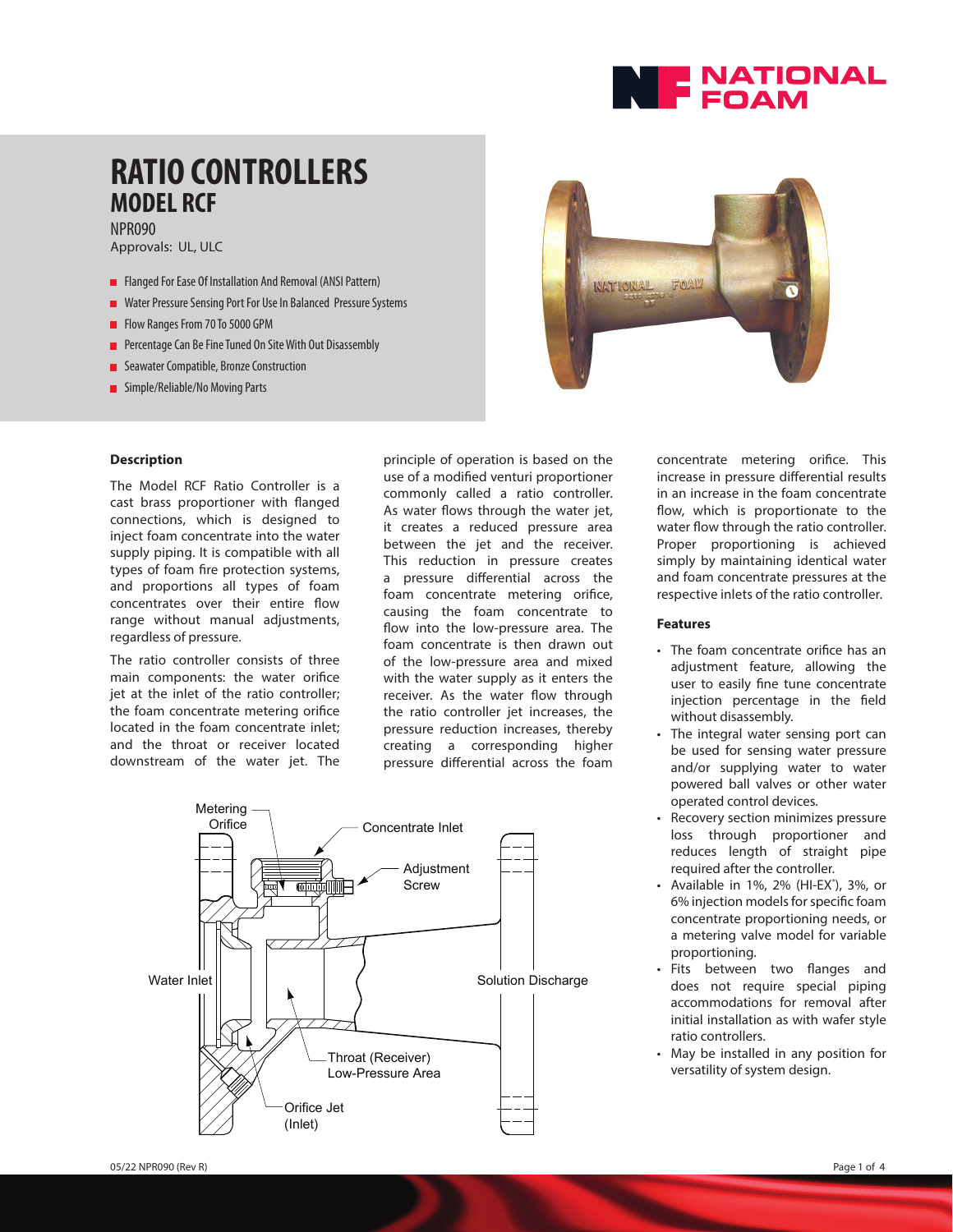

## **RATIO CONTROLLERS MODEL RCF**

NPR090

#### **Features (cont.)**

• Compatible with either fresh or salt water, as well as with all types of foam concentrates.

#### **Applications**

Ratio controllers are commonly used in bladder tank and in-line balanced pressure proportioning systems for aircraft hangars, loading racks, and sprinkler systems, as well as in marine applications, such as shipboard systems, docks, and offshore platforms.

#### **Technical Specifications**

The ratio controller (RCF) shall be a flange style and shall be designed to be mounted in schedule 40 pipe between two 150# flat or raised flanges of the same nominal size as the RCF. Body shall be ASTM-B-584 alloy #83600 cast bronze (85-5-5-5) with 300 series stainless steel hardware and shall be rated for a working pressure of 225 psi (16 bar). The ratio controller shall be hydrostatically tested to 375 psi (25.8 bar). The ratio controller shall incorporate a recovery section to minimize the pressure loss through the proportioner and reduce the straight pipe length required after the controller. A ¼" (6.35 mm) female NPT port for sensing water pressure at the inlet to the ratio controller water orifice shall be incorporated into the casting. Each ratio controller shall automatically proportion over the range indicated on flow range chart without any manual adjustment. The foam concentrate inlet shall be female NPT and shall contain a foam concentrate metering orifice with field adjustment feature to allow user to fine tune proportioning flow to within the following proportioning tolerances:

| <b>Nominal Rate</b>         | Tolerance Range |
|-----------------------------|-----------------|
| $1\%$                       | $1\% - 1.3\%$   |
| $2\%$ (HI-EX <sup>®</sup> ) | $2\% - 2.6\%$   |
| 3%                          | $3\% - 3.9\%$   |
| 6%                          | $6\% - 7\%$     |

**Note:** The 2% UL Listing applies only to HI-EX® Foam Concentrate for use with the 3", 4", and 6" ratio controllers.

#### **Approvals and Listings**

UL Listed

ULC Listed

#### **Technical Information**

Materials of Construction:

| Body:   | ASTM-B584 alloy #83600    |  |  |  |
|---------|---------------------------|--|--|--|
|         | cast bronze (85-5-5-5)    |  |  |  |
|         | Hardware: Stainless steel |  |  |  |
| Finish: | Standard brass finish as  |  |  |  |
|         | cast (no paint)           |  |  |  |

#### **Optional Accessories**

Variable proportioning metering valve



#### **Notes:**

- 1. 1%, 2%, 3%, or 6% proportioning and type foam concentrate to be specified by customer.
- 2. A minimum of five pipe diameters of straight unobstructed pipe is required upstream and downstream of each ratio controller.
- 3. The piping to and from the ratio controller must be adequately supported so that no strain is imposed on the proportioner body.

#### **RATIO CONTROLLER DIMENSION CHART**

|        | <b>Approximate Dimensions</b><br>in $(mm)$ |               |              |           | Weight         |           |
|--------|--------------------------------------------|---------------|--------------|-----------|----------------|-----------|
| Model  | А                                          | в             |              | D         |                | $Ib$ (kg) |
| 3" RCF | $7-1/2(191)$                               | $6-1/2(165)$  | 2(51)        | $1 - 1/2$ | 3(76)          | 27(12)    |
| 4" RCF | 9(229)                                     | 10(254)       | 3(76)        |           | 4(102)         | 43 (20)   |
| 6" RCF | 11 (279)                                   | 12-3/4 (324)  | $3-1/16(78)$ | $2 - 1/2$ | $4-5/8(117)$   | 59 (27)   |
| 8" RCF | $13-1/2(343)$                              | $13-1/2(343)$ | $3-1/2(89)$  |           | $6 - 3/8(162)$ | 115 (52)  |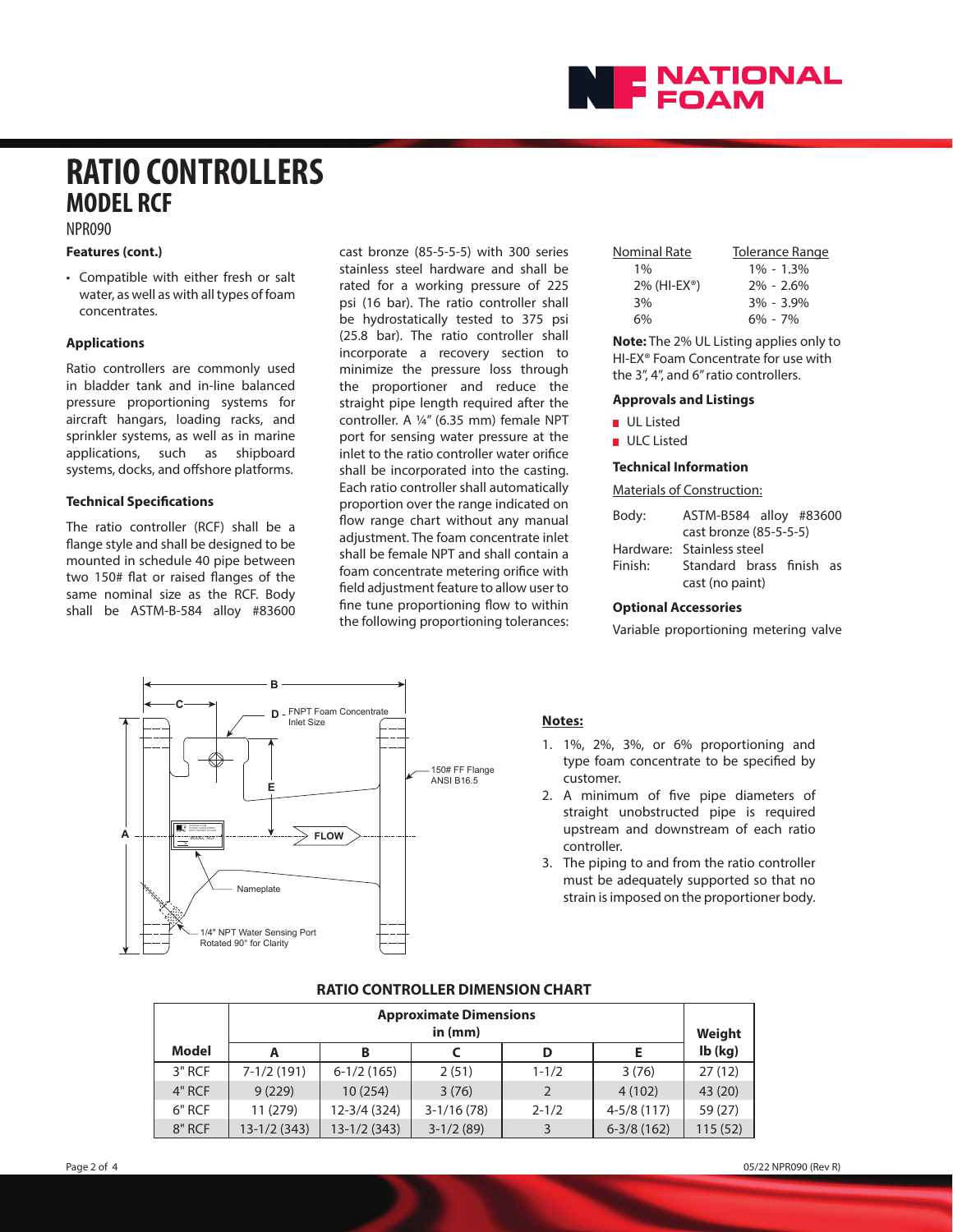

# **RATIO CONTROLLERS MODEL RCF**

NPR090

#### **RATIO CONTROLLER FLOW RANGE CHART**

|                                                  | Flow Range in gpm (lpm)                           |                                                           |                                                       |                                      |  |
|--------------------------------------------------|---------------------------------------------------|-----------------------------------------------------------|-------------------------------------------------------|--------------------------------------|--|
| <b>Type of</b><br><b>Proportioning</b><br>System | <b>Balanced</b><br><b>Pressure</b><br>(Pump Type) | <b>In-line Balanced</b><br><b>Pressure</b><br>(Pump Type) | <b>Bladder Tanks</b>                                  |                                      |  |
| <b>Ratio Controller</b><br>Size & Model          | <b>All Foam Concentrates</b><br>1, 3, or 6%       |                                                           | <b>All Foam Concentrates</b><br><b>Except AR-AFFF</b> | 3%-6% AR-AFFF and<br>3% AR-Synthetic |  |
| $3"$ RCF                                         |                                                   | 70-550 (265-2082)*                                        | 70-450 (265-1703)*                                    | 170-543 (644-2055)                   |  |
| 4" RCF                                           |                                                   | 60-1579 (227-5977)*                                       | 150-1200 (568-4542)*                                  | 320-1200 (1211-4542)                 |  |
| 6" RCF                                           | 150-3298 (568-12484)*                             |                                                           | 300-2500 (1136-9463)*                                 | 700-2500 (2650-9463)                 |  |
| 8" RCF                                           | 760-5000 (2877-18927)*                            |                                                           | 850-5000 (3218-18925)*                                | 1400-5000 (5300-18927)               |  |

\* Represents the overall flow range for all foam concentrates listed with respective ratio controller.

Refer to UL directory for specific flow range for each foam concentrate.